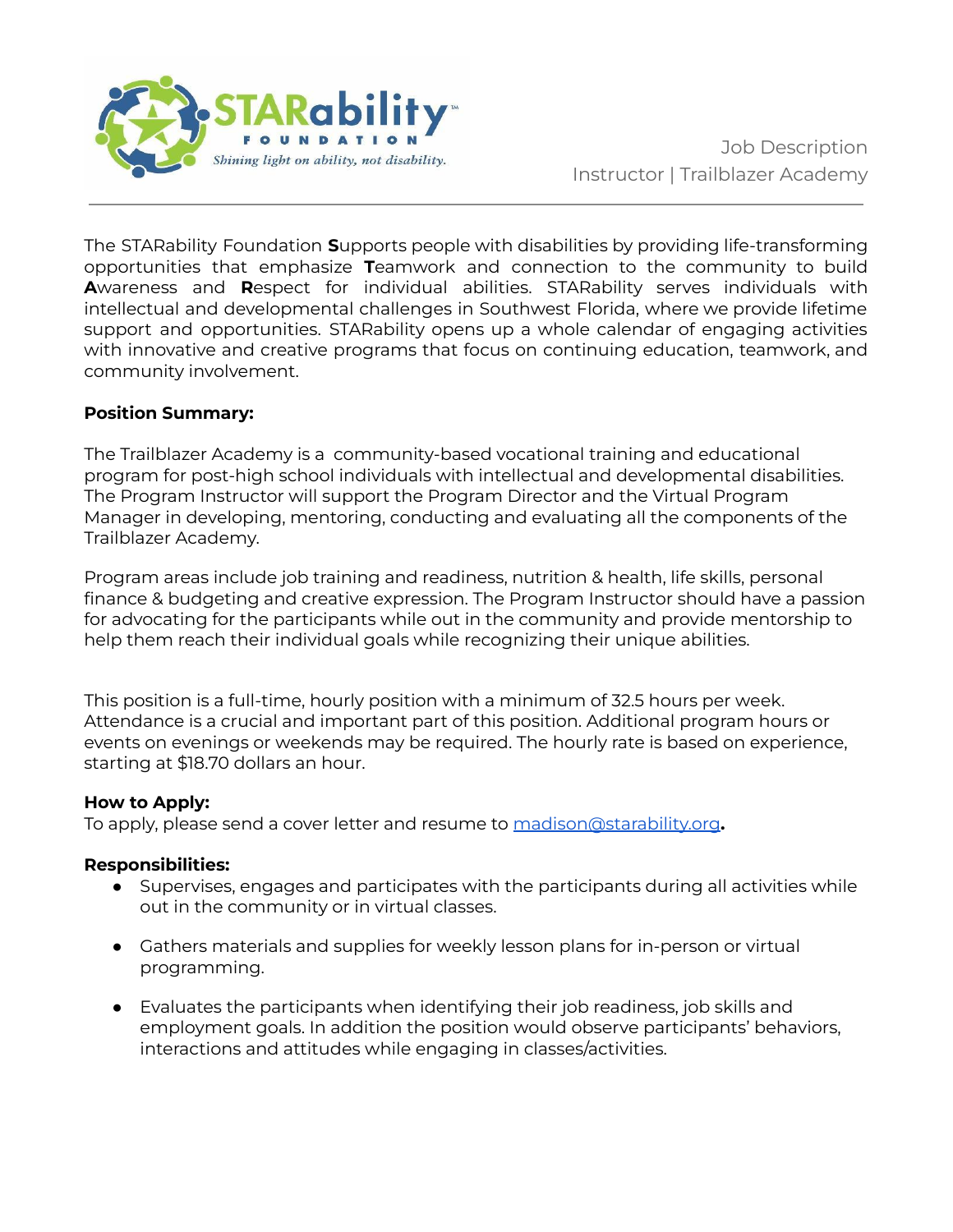

- Works with participants out in the community at vocational sites implementing employment-readiness curriculum that includes activities of daily living and community awareness.
- Maintains data on participants while at specific vocational sites, virtual classes/activities, and other components of the program using a provided electronic data collection program.
- Communicates effectively using appropriate tools and techniques. Interacts and develops positive and professional relationships with individuals with disabilities, their families and members of the community.
- Connects with individuals with I/DD over virtual platforms.
- Develops and participates in lesson planning to create and update the curriculum catalogs for classes/activities that are offered for both in-person and virtual programming. Through this process the position would work closely with the Virtual Program Manager and the Individual Academy Plan Specialist.
- Works closely with the Individual Academy Plan Specialist and Academy Program Specialist when creating the lesson plans and developing the IAP's (Individual Academy Plans).
- Locates and evaluates information and situations from multiple perspectives in decision- making regarding health promotion and physical activity for individuals with disabilities and applies advocacy skills for a healthy lifestyle.
- Additional duties with this position include attending STARability social events to support staff and our membership. We also request participation in support of our annual signature fundraising gala as part of the event logistics team.

## **Qualifications:**

- Associates Degree in Special Education, Occupational Therapy, Therapeutic Recreation, Physical Therapy, Adapted Physical Activity, Physical and Health Education or a related field, **or** two years of experience providing education, social, or direct care services to people with intellectual and developmental disabilities.
- Ability to apply general principles of education, vocational training and socialization for individuals with developmental challenges and similar needs seeking and maintaining employment, and those seeking to develop skills that could eventually lead to employment.